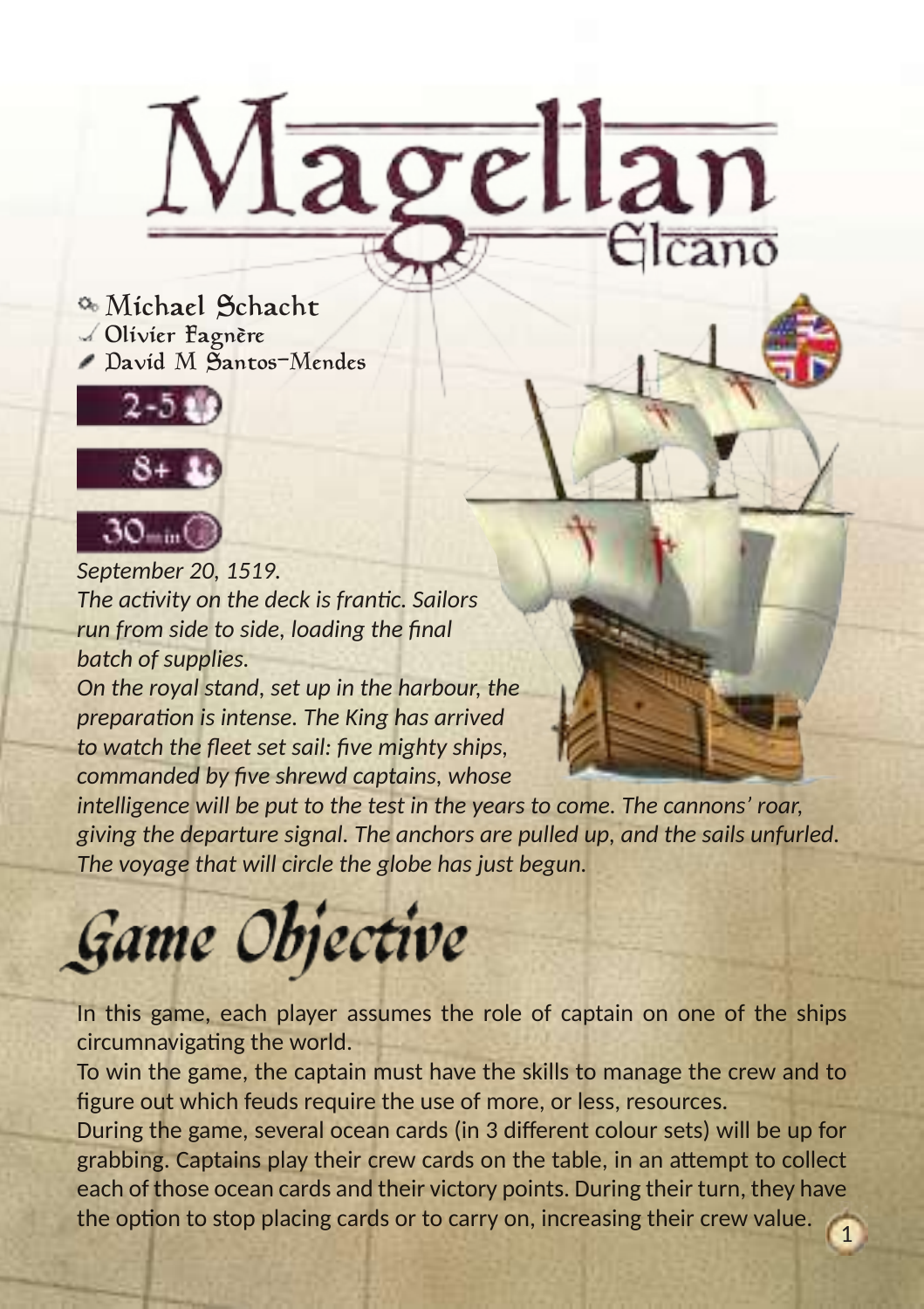

When the time to anchor has come, the captain with the strongest crew will take the ocean card of the matching colour.

Pushing a bit further the fight for an ocean card may lead other captains to spend crew cards, that would have proven of better use in upco ming fights!

As in that historic voyage of 1519, only one ship will return to Spain, and just as it has then happened, among scary storms or nerve-racking sultriness, mutinies, skirmishes, hunger and various fears, there will be no lack of stress at the table...

Discover some of the facts about the real Magalhães and Elcano's voyage on pages 10 to 12.



#### **75 CREW CARDS**

• 15 crew cards per player.

• the sets of crew cards are distinguished on the back by a slightly different color and the ship name.

2



• most cards have values in two colors.

When playing a card with two colors, players must decide which color the card will take for the round (page 4).

color and value of the card

the smaller number on the compass shows the color and value on the opposite corner of the card



three different anchors are associated with each of the colors and serve to help players with difficulty in picking out colors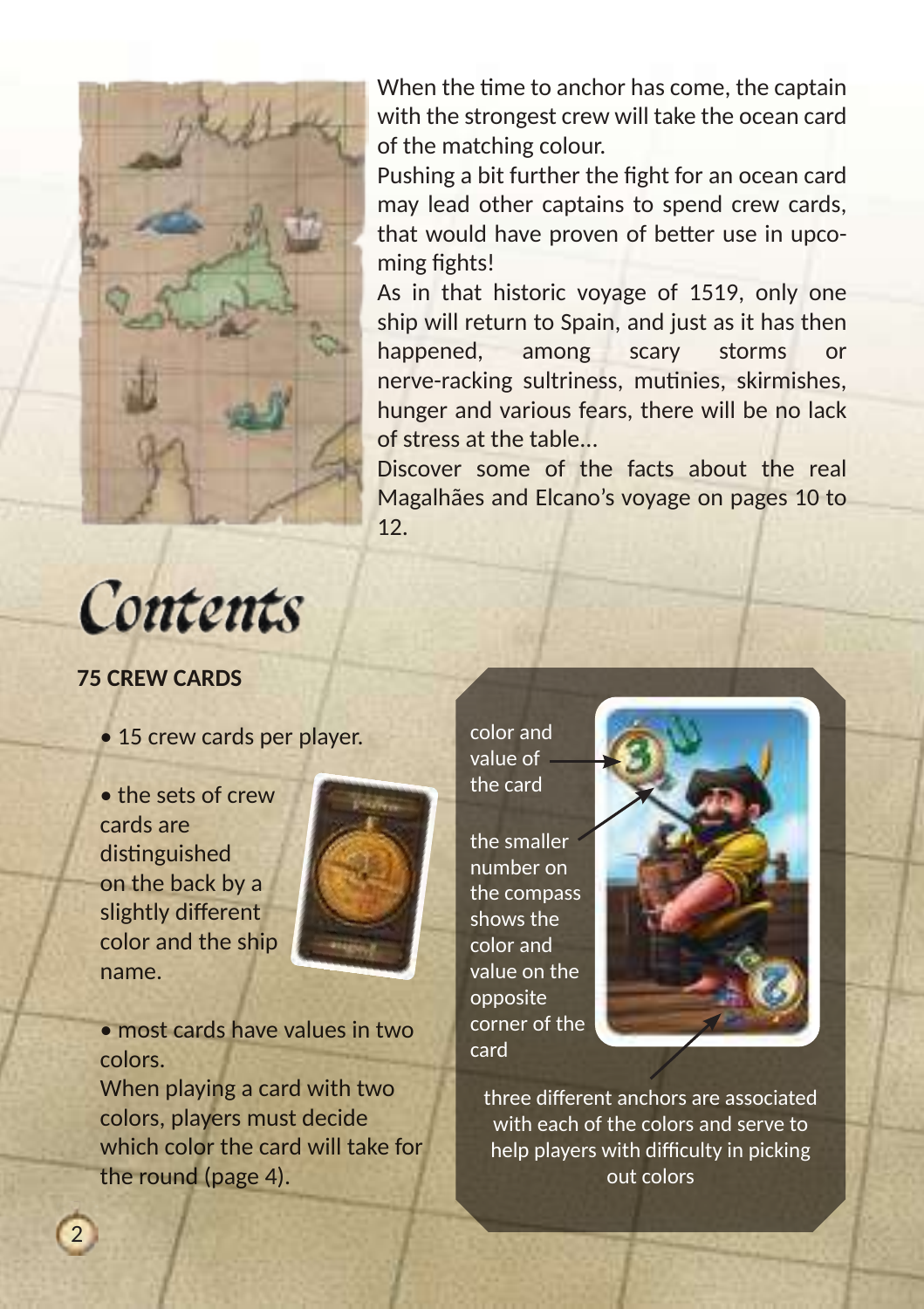#### **18 OCEAN CARDS**

- 6 ocean cards per color/anchor.
- the sets of ocean cards are distinguished by the color and shape of the anchor.



victory points

the color and shape of the anchor



#### **6 STORM CARDS**

• these cards are used in the 5-player game (and in a 4-player game variant).

• the back of each storm card is distinguished by the simple astrolabe on a grid background.





cards are bid by playing crew cards face down



#### **1 PIGAFETTA CARD**

• this card is given to the first player.





#### **2 RULEBOOKS**

• a rule book in Portuguese and Spanish.

• a rule book in English and German.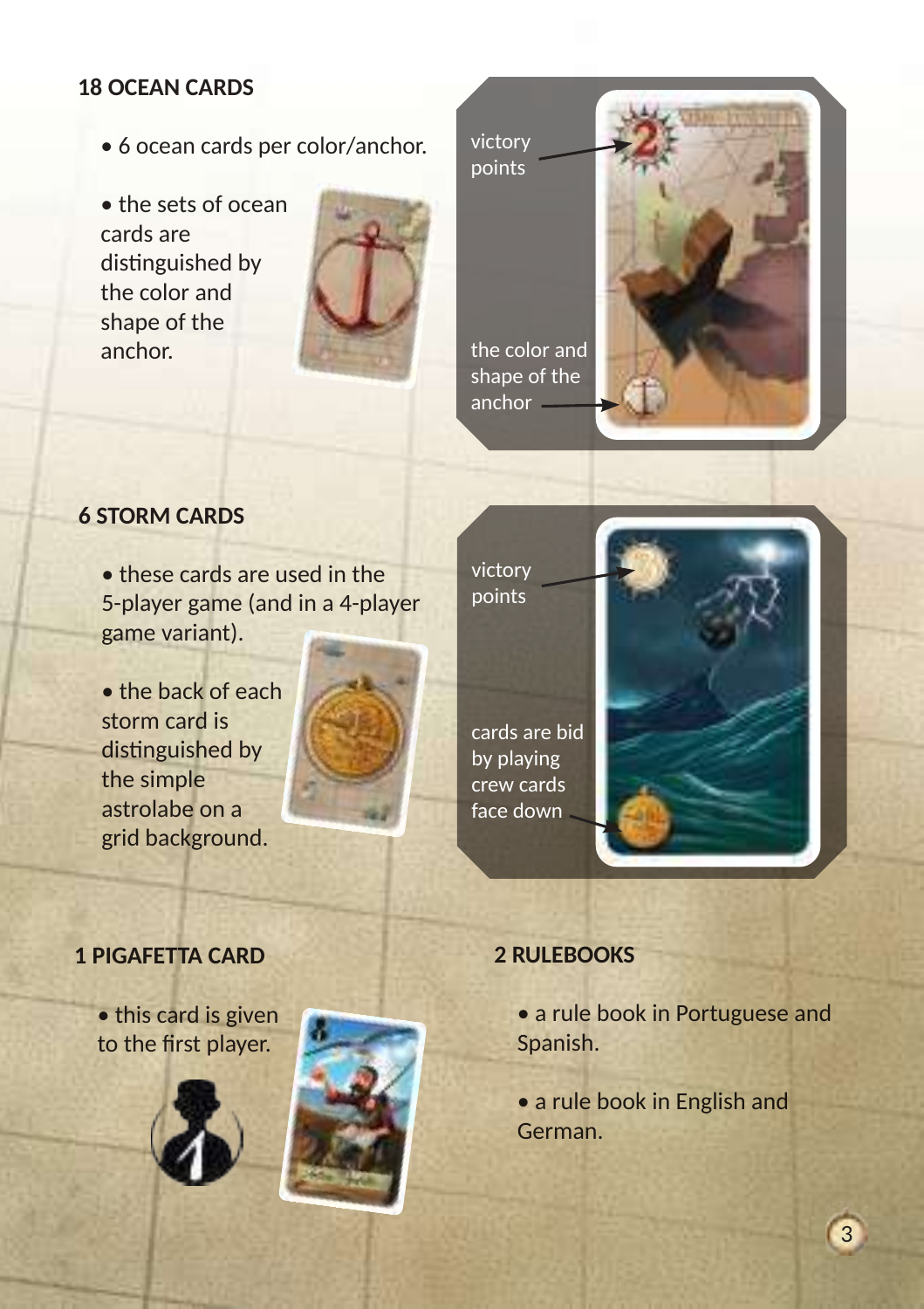

Preparation for a 2-4 player game (see page 9 for 5-player rules).



A starting player is determined and takes the Pigafetta card.



Each player takes a set of 15 crew cards. The players shuffle their cards and place them face down on the table as their draw deck.



Then all players draw the top 5 cards from their deck to form their starting hand.

The 3 decks of 6 ocean cards are shuffled separately to form 3 face down decks in the center of the table.

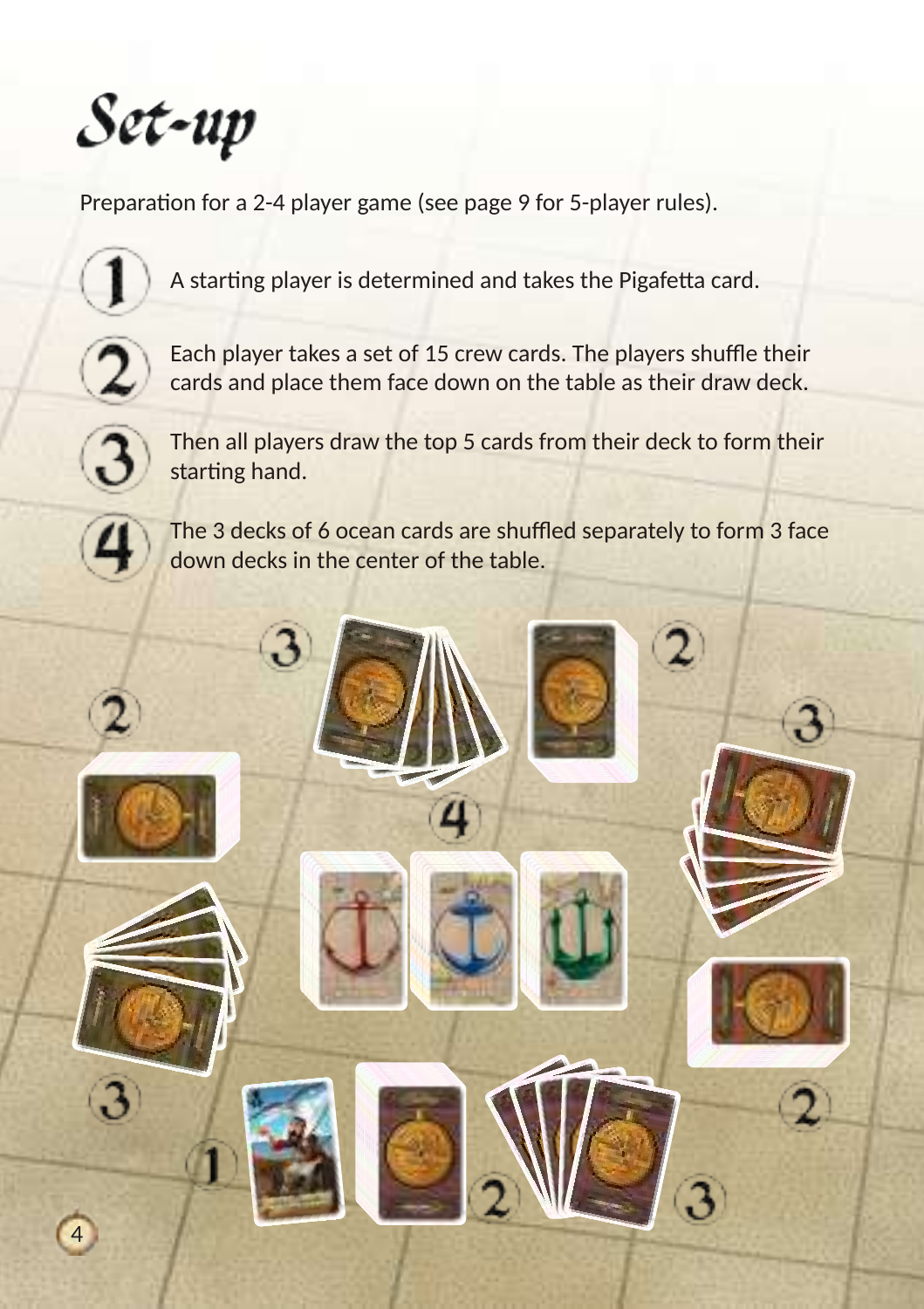## Sequence of Play

The game is divided into 6 rounds. Each round consists of the following 5 phases, which are played out in sequence.



## **Chart the Course**

Draw one ocean card from each deck and place it face up on the table, below each deck.

Important: if any ocean cards remain from the previous round the new card is placed on top of them so that the values of all cards are visible.





## **Cross the Seas**

• Starting with the first player and following clockwise, on their turn the players place one of the crew cards from their hand face up on the table.







• The players can place up to three columns of cards, each one in a different color/anchor. All cards in a



column must be of the same color/anchor; the cards shall be overlapped so that the appropriate color/anchor number is always visible.

RED BLUE GREEN (5

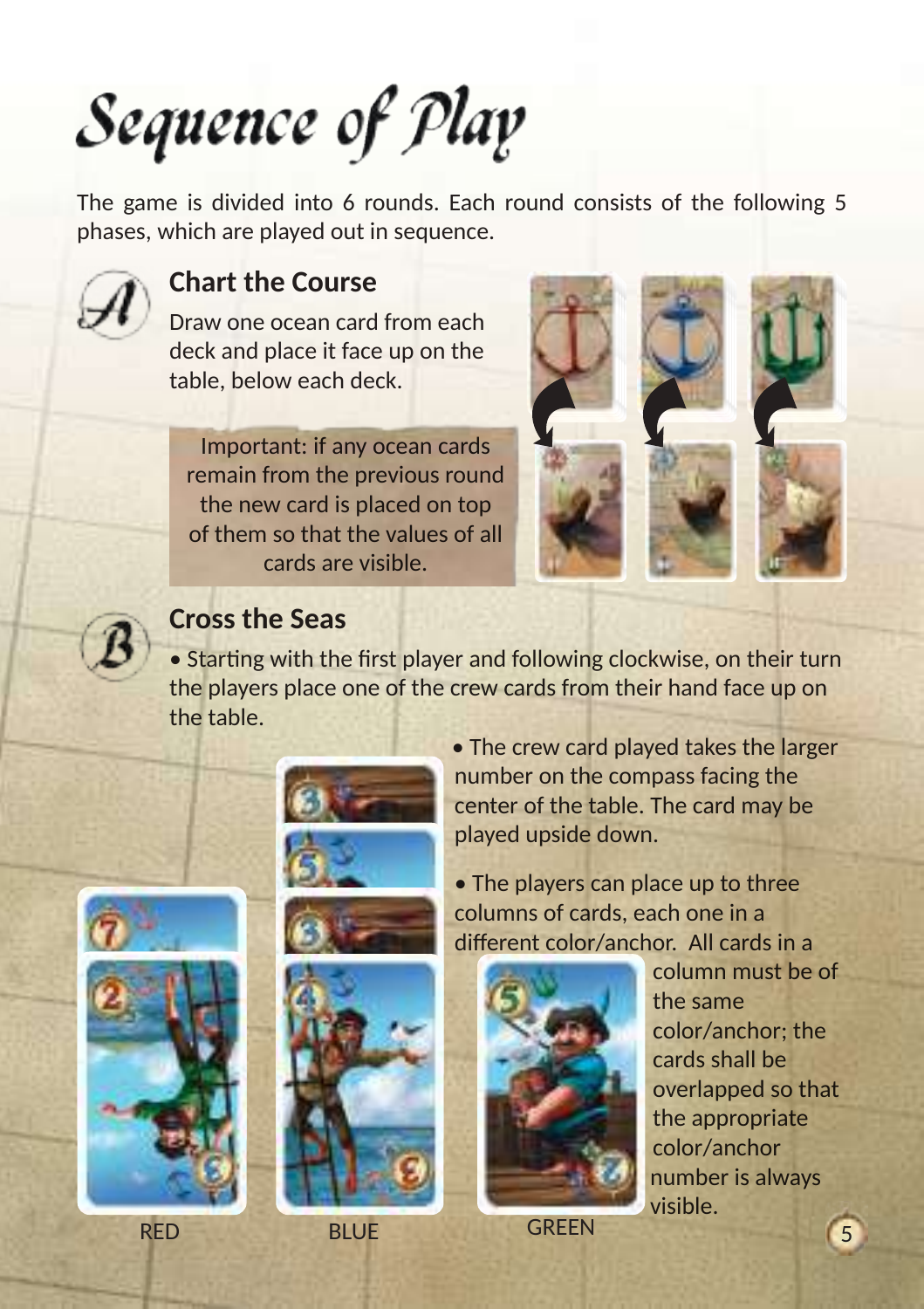• The placement and orientation of a card may not be changed once it has been played.

• The players may play a card from their hands, on their turn, until all players pass.

• A player who passes cannot play any more cards in the current round.

*Note: the start player must play at least one card, but may pass thereafter.* 



## **Anchoring**

After all players have passed the played crew cards are evaluated and the ocean cards will reward the best captains.

• The 3 colors/anchors are evaluated one after another.

• The player who has the largest sum in a color (i.e. is the strongest in that color) wins all the ocean cards face up of that color including cards from previous rounds if any.

• For each color, the winning players place the ocean cards in front of them face up.

• The winning sets of crew cards are discarded by each winning player. That is when a player wins an ocean card of a certain color/ anchor they have to discard the crew cards played of that color (i.e. the entire column of cards of the winning color).



Example: Rita won the green anchoring this round with a value of  $3 + 2 = 5$  crew.



Rita takes the green ocean card = 2 victory points.

Rita places her 2 crew cards used to win into her discard pile.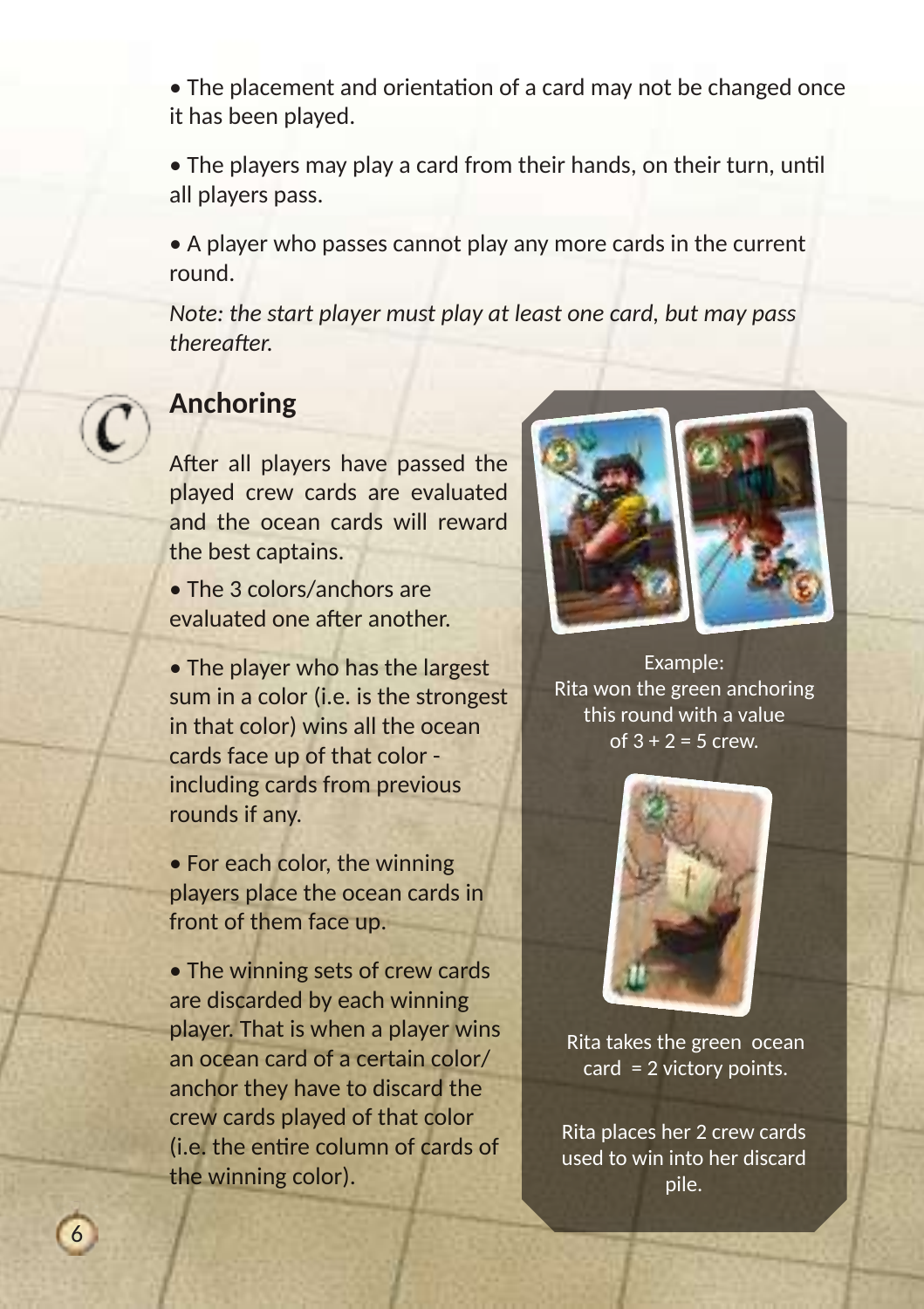• All the other crew cards played by all players are taken back into their hands. That is, when a player does not win an ocean card in a certain color, the played crew cards of that color (column) are taken back to the player's hand.

• Ties: in the event of a tie, the ocean card in the tied color is not awarded and remains face up in the center of the table. The tied players take their crew cards back into their hands. It is possible that several ocean cards of the same color remain face up from round to round.

• After the 3 colors/oceans are evaluated move on to phase D.



Tommy played a single green card and lost the competition for the green anchoring  $(4 < 5)$ . Because of this he takes the card back into his hand for the next round.

7



## **Sailors Shift**

• Each player draws the top two cards from their draw deck and adds the cards to their hand, no matter how many cards they have in the hand already.



### **Pigafetta on Board**

• The Pigafetta card is given to the player to the left of the current first player. The next round continues starting at phase A.



The game ends immediately if, after phase C (Anchoring), the players have no more crew cards to draw from their deck and add to the hand (it's not possible to perform phase D).

The players add up the total number of victory points on their conquered ocean cards.

The player with the most victory points wins.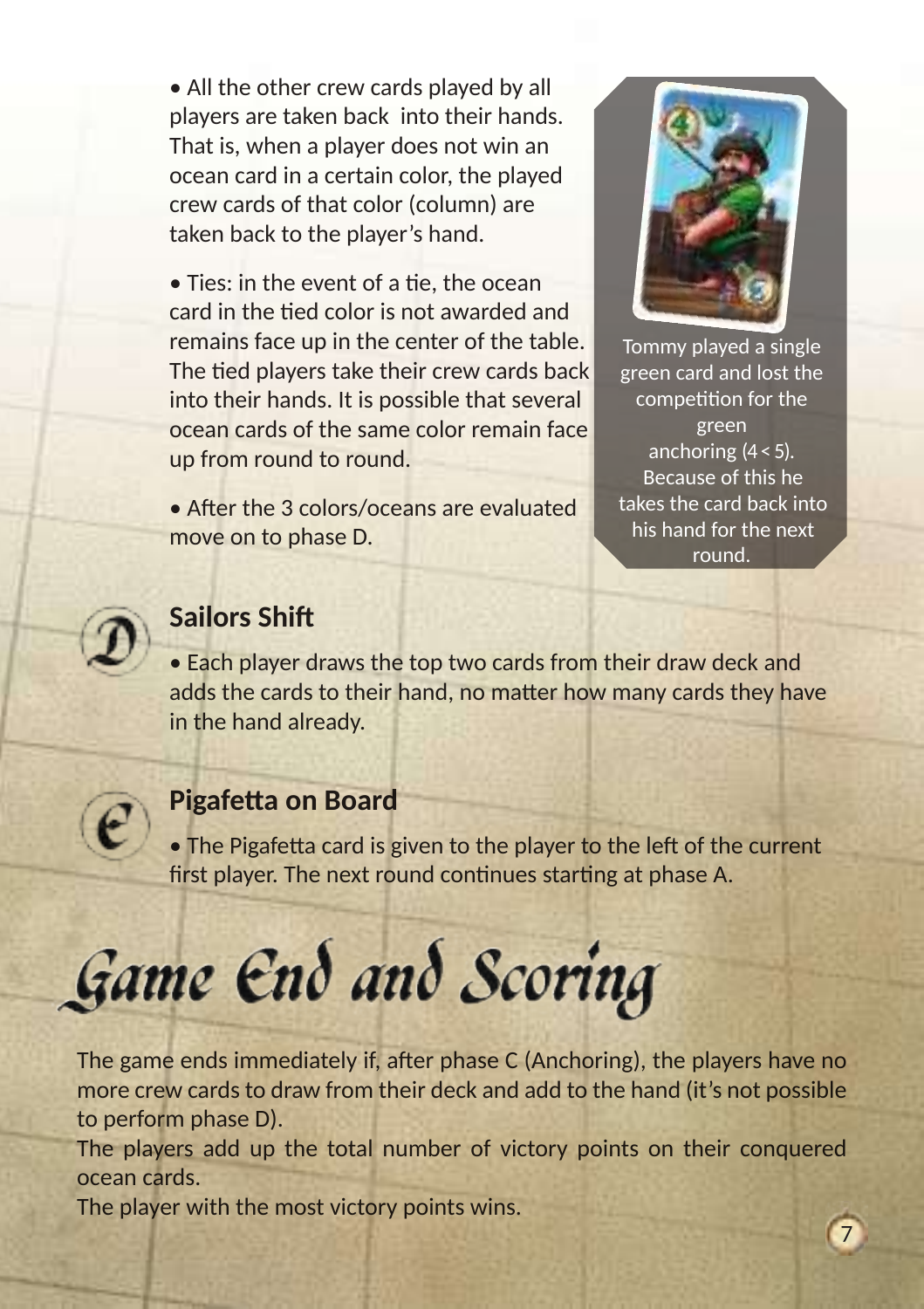#### Example:



Marianne won the game with 16 victory points, coming from 5 ocean cards conquered!



 If there is a tie the player with the highest sum of crew cards still in their hand wins.



Example:

Rita also ended the game with 16 victory points. Two crew cards remained in her hand (she did not place them on the table during the last round).



Marianne ended the game with a single crew card in hand. Marianne won because she adds a maximum value of 7 while Rita adds in her two cards the maximum value of 6!

If the tie persists, the players share the victory.

2 Player Game

In a 2-player game a small variation is introduced. When, in phase A (Chart The Course), a 4/1 ocean card is drawn, that card must be immediately rotated to show the value 1 as marked with a 2-player icon. At the end of the game these 4/1 ocean cards are only worth 1 victory point when totalling up the ocean cards.

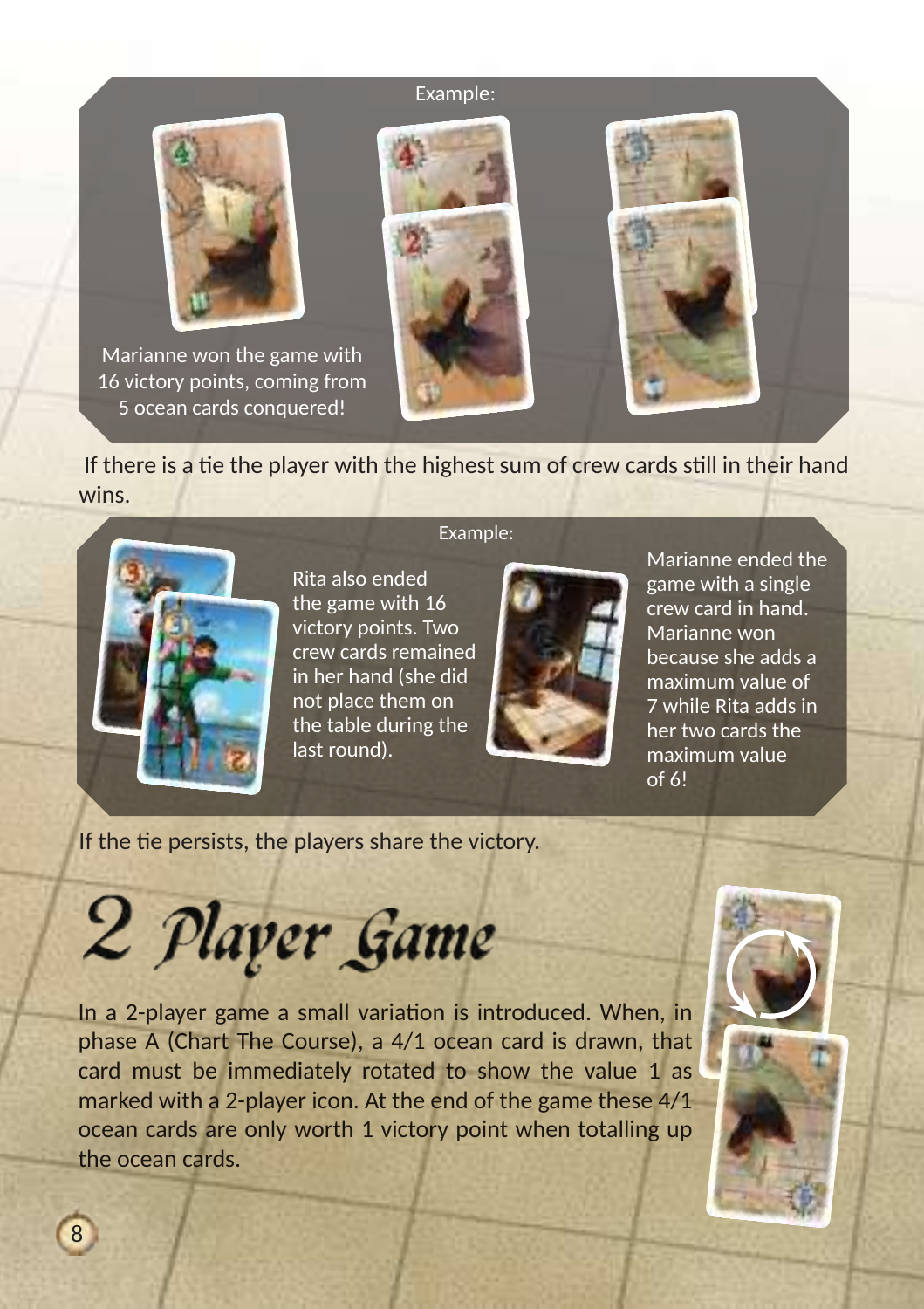# 5 Player Game

In a 5-player game the 6 storm cards are used and a fourth deck is introduced for contention alongside the three ocean card decks.

Storm cards have lower values: 1 x 1 victory point; 3 x 2 vp; 2 x 3 vp. The competition to win these cards

each round is by bids of value 1 per card played face down in a 4th row on the table.

The phases B (Cross The Seas) and C (Anchoring) described above will have the following modifications:

• in addition to the three columns where players can place green, blue and red crew cards, the players, on their turn, can play any card face down in a fourth column

• the backs of the cards show an astrolabe which is also the symbol shown on the fourth deck available, the storm cards

• in each round phase C (Anchoring) the face up storm card is won by the player with the most astrolabes in sight (i.e. with the most cards played face down in the column)

Example:

• all the other rules of phases B and C are applied











Joe wins the 2 storm cards available this round, earning 1+2 victory points.

9

Joe won the storm competition this round with a value of 2, 1 per crew card.

*Note: the storm cards can also be used as a variant in 4-player games. The rules set out for 5-player games are maintained.*

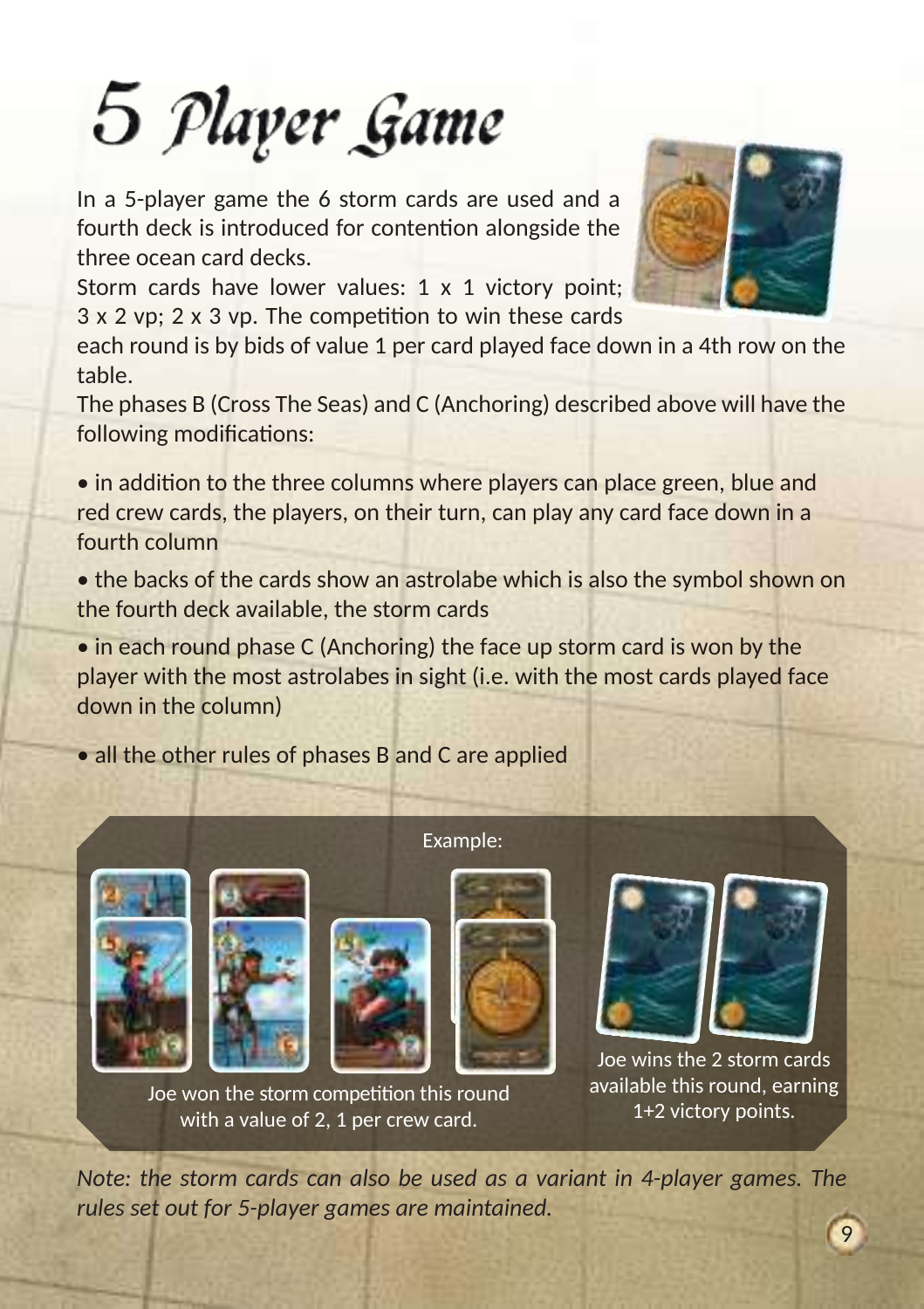

Born around 1480, in the North of Portugal. He was a major navigator of the fifteen hundredths and planned one of the main achievements of that age: the first circumnavigation around the Globe. Since



early stages, Magalhães was in search for glory, for which he ventured into the seas. He travelled to India, where he served under the command of proeminent figures such as: D. Francisco de Almeida or Afonso de Albuquerque. He spent time enough on the Orient as to plan what would become his major deed.

Have fallen into disgrace in the court of the King of Portugal, D. Manuel I, he headed to Seville. There, with the

help of the cosmographer Rui Faleiro and other fellow companions, he drafted the plan to navigate heading west, attempting to prove that the Molucas Islands were outside the Portuguese hemisphere,

as defined by the Tordesillas Treaty, signed in 1494.

In March 1518, Magalhães and Faleiro signed a commitment with Carlos I of Spain, future Emperor Carlos V, to ensure the support and funding required for the voyage.

Fernão de Magalhães passed away during the voyage, on the 27th April 1521, in Mactán, Philippines, during the course of a skirmish.

Juan Cebastian Del Cano

Born around 1476 in the small fishing village of Getaria, a Spanish municipality located in the Basque Country autonomous community. Upon several years working on maritime-related trades, Del Cano vo-

 $1<sub>0</sub>$ 

lunteered to take part in the circumnavigation voyage.

He started the voyage aboard the ship Victoria, under the command of Luís de Mendoza.



After Magalhães death he assumed the command of the voyage, that triumphantly came to an end on the 6th of September 1522. In 1525 Del Cano was nominated to head a new circumnavigation voyage,

with a fleet of seven ships under the command of García Jofre de Loaísa. Juan Sebastián del Cano died during this trip, when sailing in the Pacific Ocean.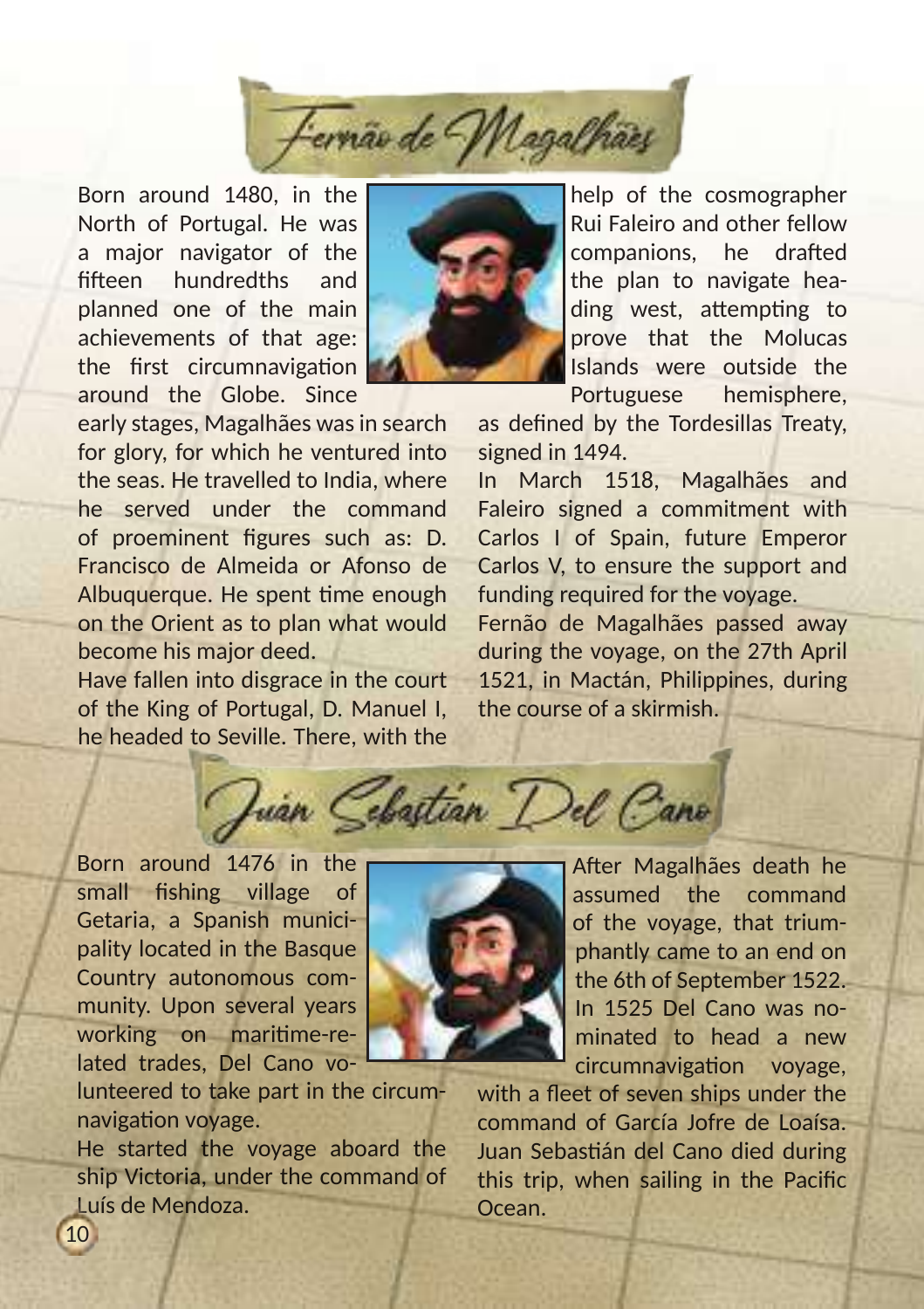

On the 20th of September 1519, a fleet of five ships and 235 men on board, sailed from Sanlúcar de Barrameda. Under the command of Fernão de Magalhães, aboard Trinidad, other four ships followed suit: Concepción, under the command of Gaspar Quezada, San Antonio, under Juan de Cartagena, Santiago under Juan Serrano, and Victoria, under Luís Mendoza.

Amidst storms and the hardships of navigating into the unknown, several conspiracies and insubordinations took place on board, causing many casualties among the crew in each ship.

Some of the members on board have left a written testimony of the voyage, enabling us to become

knowledgeable of the daily on-board routines. Such are the cases of the accounts by Antonio Pigafetta, Francisco Albo, and Ginés de Mafra.

One of the hardest parts of the voyage took place between the



Magellan Strait crossing and the arrival to the Mariana Islands. The uncertainty, the storms, and the lack of fresh food and water,

caused the death of many sailors; those who survived, with a low morale, fed themselves in desperation, eating mice and even the leather coating the masts.